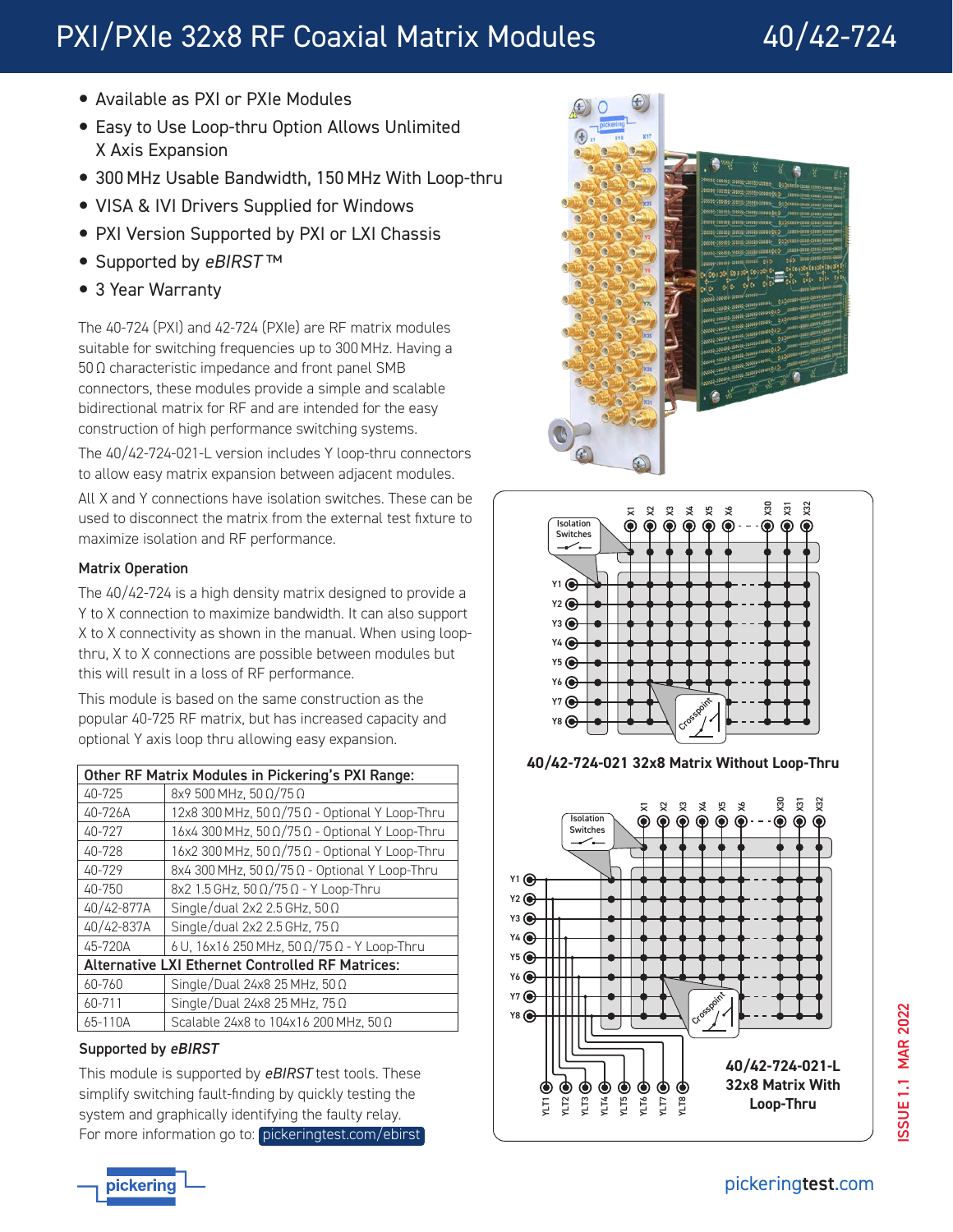# **Y Axis Loop-Thru**

The easy to use loop-thru option allows 40/42-724 modules to be cascaded to form larger matrices whilst minimizing impact on RF performance.

The 40/42-724-021-L version of the module has Y loop-thru connectors on the front panel which are simply plugged into the Y connectors of the adjacent matrix module via SMB to SMB coaxial cables.

The loop thru system is designed to provide an extended connection from Y to X. Connections between X signals on different modules is possible but will result in a reduction in the useable bandwidth.

The inter-module front panel wiring for an example 96x8 matrix is shown below and the switching diagram is show overleaf.

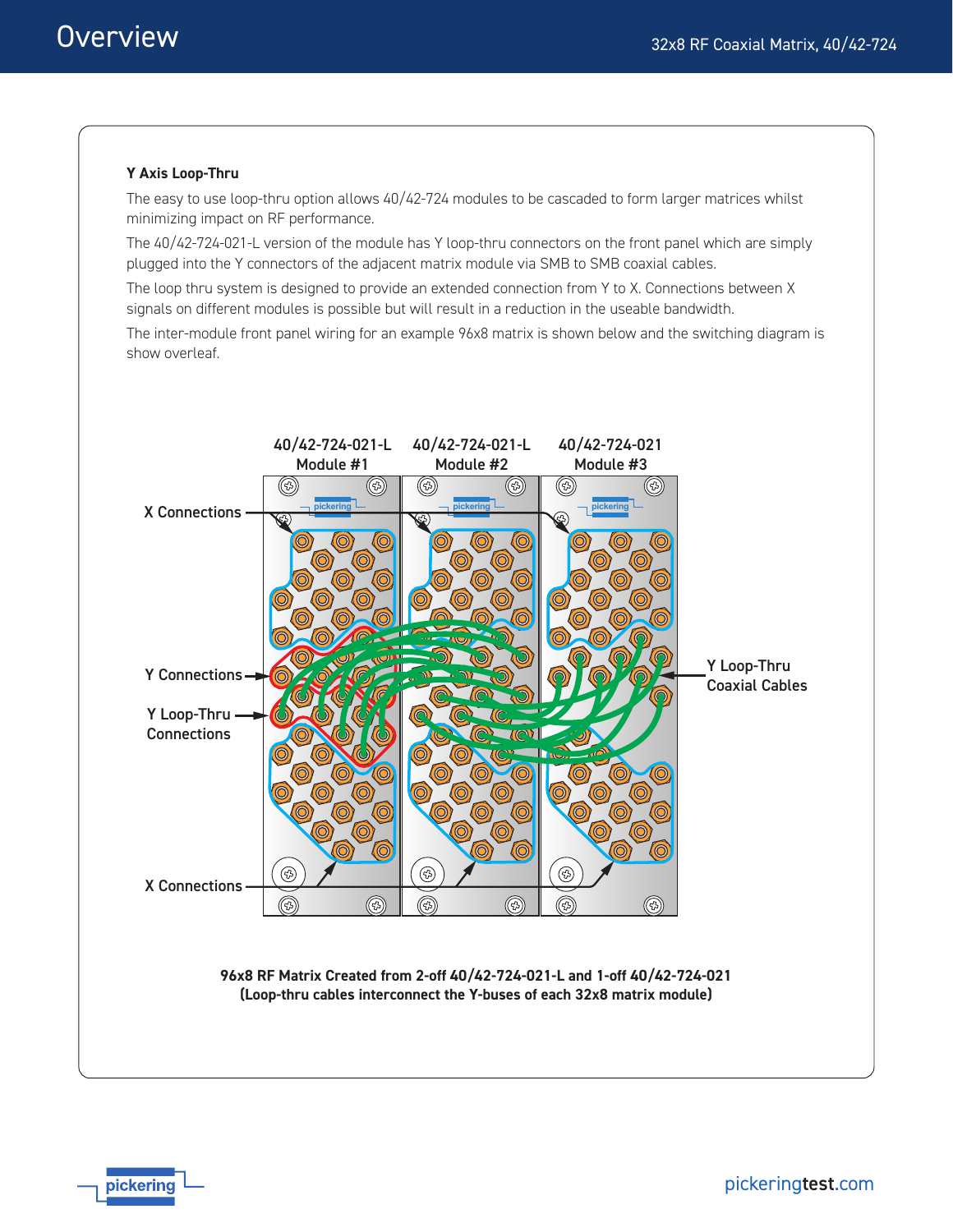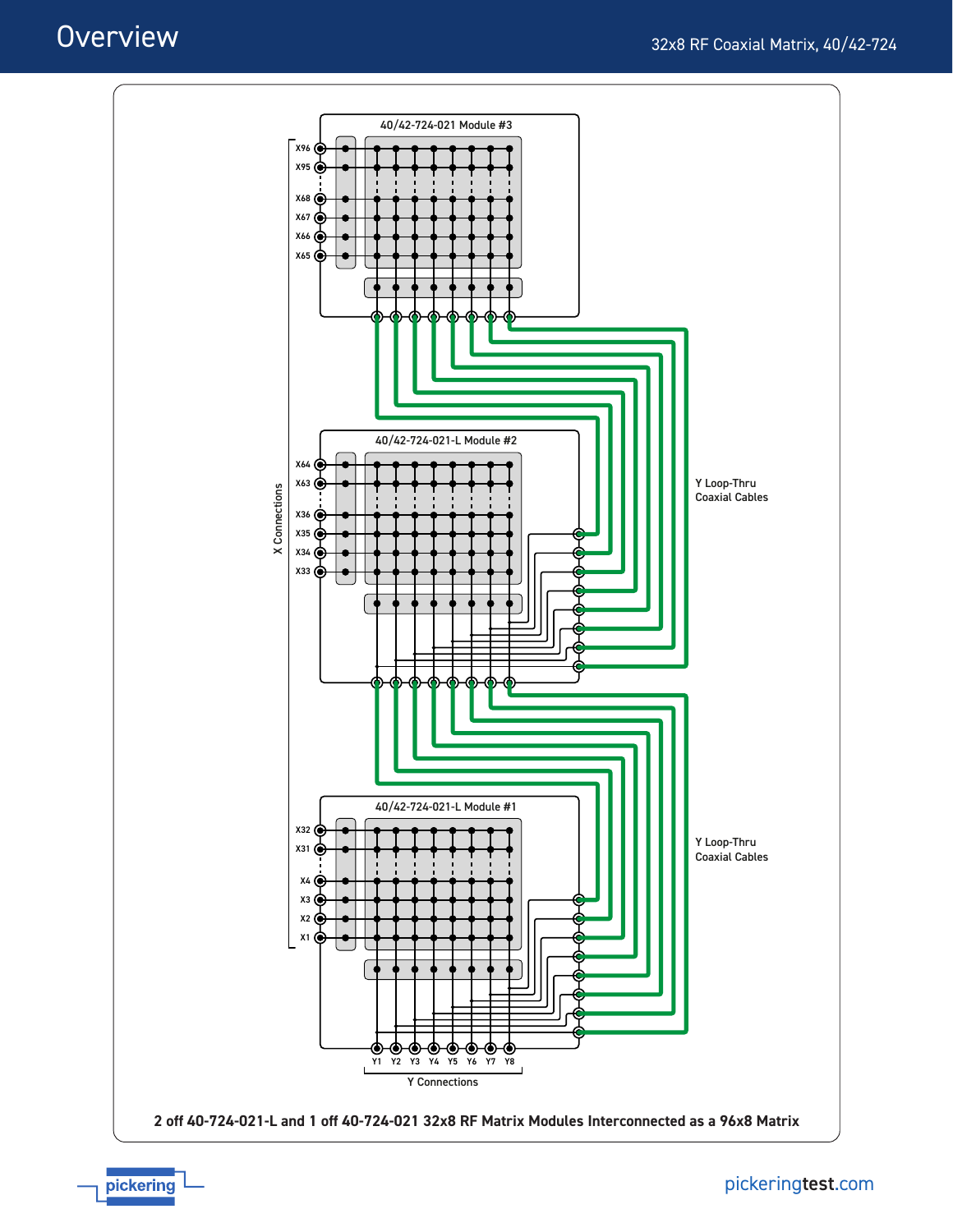

pickering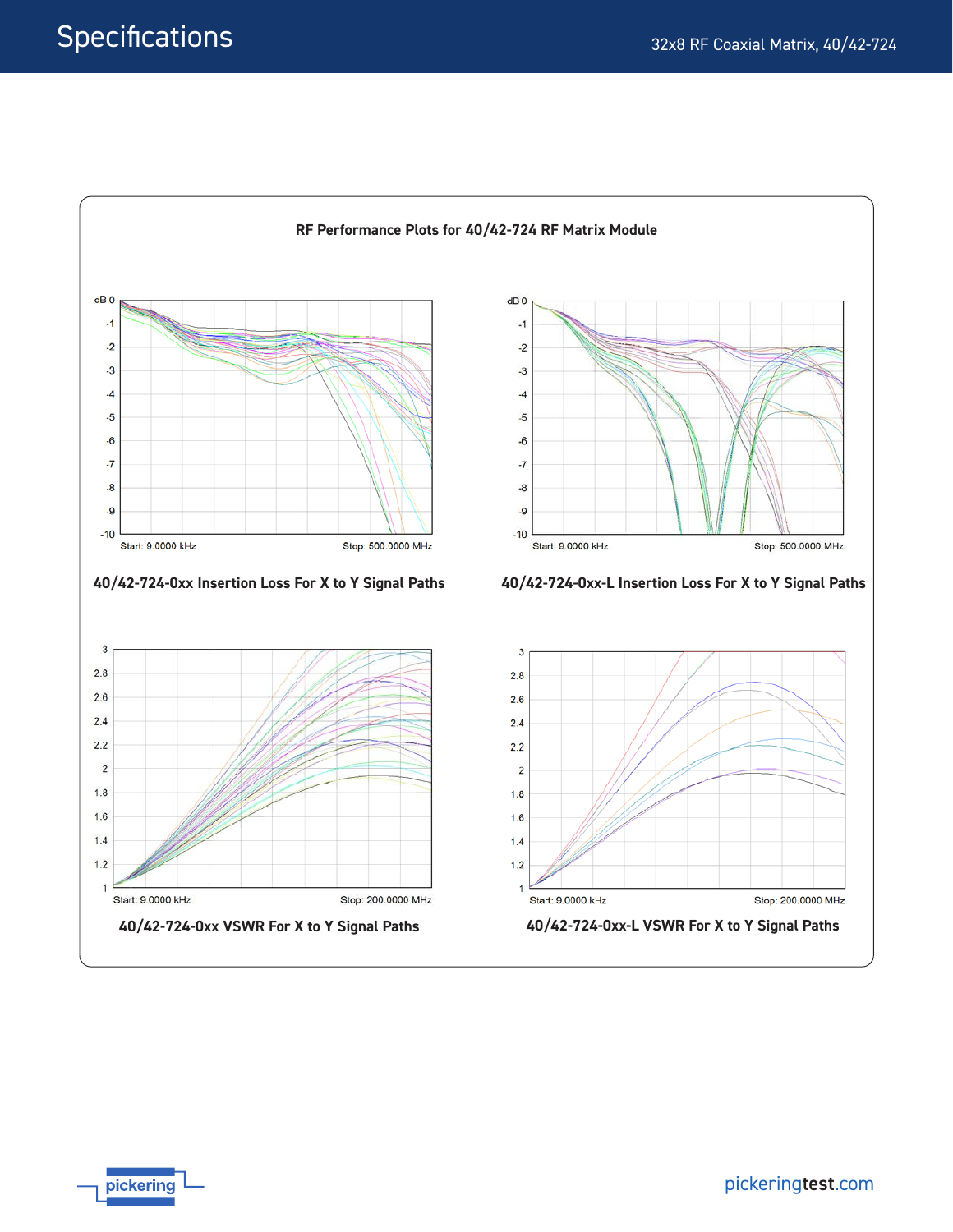# **Specifications**

# Relay Type

The 40/42-724 is fitted with ruthenium sputtered reed relays. A spare reed relay is built onto the daughter board to allow easy maintenance with minimum downtime. All reed relays are manufactured by our Relay Division:

### [pickeringrelay.com](http://www.pickeringrelay.com)

#### General Matrix Switching Specification

| Maximum Switch Voltage:    | 100 V                 |
|----------------------------|-----------------------|
| Maximum Switch Current:    | 0.5A                  |
| Maximum Switch Power:      | 10W                   |
| Characteristic Impedance:  | 50 O                  |
| On Path Resistance:        | $< 1000 \,\mathrm{m}$ |
| Off Path Resistance:       | $>10^8$ $\Omega$      |
| Expected Life - Matrix:    | $1x109$ operations    |
| Expected Life - Loop-Thru: | 1x107 operations      |
| Operate Time:              | <1 ms, 0.5 ms typical |
| Release Time:              | <1 ms, 0.5 ms typical |

| Maximum Frequency:          | Usable to 300 MHz                   |  |
|-----------------------------|-------------------------------------|--|
| Insertion Loss (typical) †: | $300$ MHz<br>$<$ 3 dB               |  |
| VSWR (typical) +:           | <2.5:1 to 150 MHz                   |  |
| Crosstalk (typical) +:      | $-60$ dB<br>$10$ MH <sub>7</sub> .  |  |
|                             | $100$ MH <sub>7</sub> .<br>$-40$ dB |  |
|                             | $300$ MHz $\cdot$<br>$-30$ dB       |  |
| Isolation (typical):        | 100dB<br>$10$ MH <sub>7</sub> .     |  |
|                             | 80 dB<br>$100$ MH <sub>7</sub>      |  |
|                             | 70 dB<br>$300$ MH <sub>7</sub>      |  |

#### Loop Thru RF Specification - 40/42-724-0xx-L

| Maximum Frequency:        | Usable to 150 MHz *               |  |
|---------------------------|-----------------------------------|--|
| Insertion Loss (typical): | $100$ MHz:<br>$<$ 3 dB            |  |
| VSWR (typical):           | <2.5:1 to 100 MHz                 |  |
| Crosstalk (typical):      | $10$ MH <sub>7</sub><br>$-60$ dB  |  |
|                           | $100$ MH <sub>7</sub><br>$-40$ dB |  |
| Isolation (typical):      | $10$ MH <sub>7</sub> .<br>100dB   |  |
|                           | 80 dB<br>$100$ MHz:               |  |

† RF performance is entirely dependant upon the combination of crosspoints selected, the figures shown are for one selected crosspoint on any X or Y channel only. For further assistance on getting maximum performance from the 40/42-724 please refer to the uperating manual.

\* The lower RF performance of the 40/42-724-0xx-L versions is due to the loop-thru connections not having isolation switching.

#### Power Requirements - 40-724

| $+3.3V$ | $+5'$ | $-12V$ |
|---------|-------|--------|
| 65 mA   | .8 A  | U      |

#### Power Requirements - 42-724

| $+3.3V$ | $+12V$ |
|---------|--------|
| 65 m A  | 900 mA |

#### Mechanical Characteristics

40-724 - Dual slot 3U PXI (CompactPCI card).

42-724 - Dual slot 3U PXIe, compatible with PXIe hybrid slot.

Module weight: 580 g (fully populated 32x8 with loop-thru) 3D models for all versions in a variety of popular file formats are available on request.

### **Connectors**

Altitude:

PXI bus via 32-bit P1/J1 backplane connector. RF Specification - 40/42-724-0xx<br>Signals via front mounted SMB coaxial panel connectors:

### Operating/Storage Conditions

#### Operating Conditions

| Operating Temperature:                  | $0^{\circ}$ C to +55 $^{\circ}$ C |
|-----------------------------------------|-----------------------------------|
| Humidity:                               | Up to 90% non-condensing          |
| Altitude:                               | $5000 \,\mathrm{m}$               |
| <b>Storage and Transport Conditions</b> |                                   |
| Storage Temperature:                    | $-20 °C$ to $+75 °C$              |
| Humidity:                               | Up to 90% non-condensing          |

15000 m

## PXI & CompactPCI Compliance - 40-724

The module is compliant with the PXI Specification 2.2. Local Bus, Trigger Bus & Star Trigger are not implemented. Uses a 33 MHz 32-bit backplane interface.

#### PXIe Compliance - 42-724

The module is compliant with the PXIe Specification 1.0. Local Bus, Trigger Bus & Star Trigger are not implemented.

#### Safety & CE Compliance

All modules are fully CE compliant and meet applicable EU directives: Low-voltage safety EN61010-1:2010, EMC Immunity EN61326-1:2013, Emissions EN55011:2009+A1:2010.

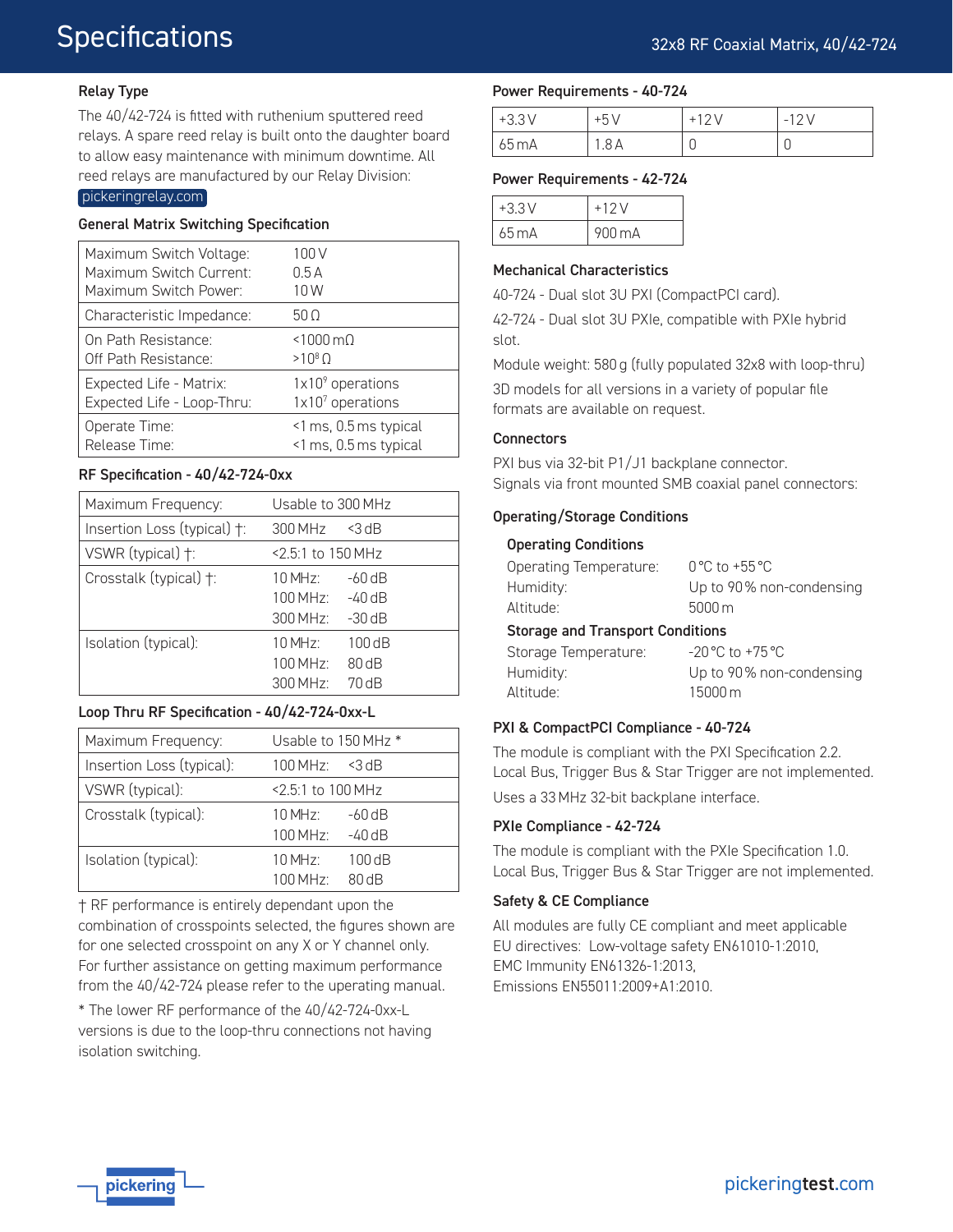# Ordering Information

# Product Order Codes

| PXI 32x8 RF Coaxial Matrix:                  |              |
|----------------------------------------------|--------------|
| SMB, $50\Omega$                              | 40-724-021   |
| SMB, 50Ω with loop-thru on Y axis            | 40-724-021-L |
| PXI 32x4 RF Coaxial Matrix:                  |              |
| SMB, $50\Omega$                              | 40-724-022   |
| SMB, $50\Omega$ with loop-thru on Y axis     | 40-724-022-L |
| PXI 16x8 RF Coaxial Matrix:                  |              |
| SMB, $50\Omega$                              | 40-724-011   |
| SMB, 50Ω with loop-thru on Y axis            | 40-724-011-L |
| PXI 16x4 RF Coaxial Matrix:                  |              |
| SMB, $50\Omega$                              | 40-724-012   |
| SMB, 50Ω with loop-thru on Y axis            | 40-724-012-L |
| PXIe 32x8 RF Coaxial Matrix:                 |              |
| SMB, $50\Omega$                              | 42-724-021   |
| SMB, 50 $\Omega$ with loop-thru on Y axis    | 42-724-021-L |
| PXIe 32x4 RF Coaxial Matrix:                 |              |
| SMB, $50\Omega$                              | 42-724-022   |
| $SMB$ , 50 $\Omega$ with loop-thru on Y axis | 42-724-022-L |
| PXIe 16x8 RF Coaxial Matrix:                 |              |
| SMB, $50\Omega$                              | 42-724-011   |
| SMB, $50\Omega$ with loop-thru on Y axis     | 42-724-011-L |
| PXIe 16x4 RF Coaxial Matrix:                 |              |
| SMB, $50\Omega$                              | 42-724-012   |
| SMB, 50Ω with loop-thru on Y axis            | 42-724-012-L |

## Product Customization

Pickering modules are designed and manufactured on our own flexible manufacturing lines, giving complete product control and enabling simple customization to meet very specific requirements.

All customized products are given a unique part number, fully documented and may be ordered at any time in the future. Please contact your local sales office to discuss.

### Support Products

#### eBIRST Switching System Test Tool

40/42-724 is supported by the *eBIRST* test tools which simplify the identification of failed relays, the required *eBIRST* tools are below. For more information go to:

| pickeringtest.com/ebirst |                  |            |  |
|--------------------------|------------------|------------|--|
| Product                  | <b>Test Tool</b> | Adaptor    |  |
| 40/42-724-0xx            | 93-002-001       | 93-002-202 |  |
| 40/42-724-0xx-L          | 93-002-001       | 93-002-202 |  |

#### Mating Connectors & Cabling

For connection accessories for the 40/42-724 modules please refer to the [90-011D](http://www.pickeringtest.com/content/downloads/datasheets/90-011D.pdf) RF Cable Assemblies data sheet where a complete list and documentation can be found for accessories, or refer to the Connection Solutions catalog.



**42-724-021-L PXIe 32x8 Matrix With Loop-Thru**



**40/42-724-021 32x8 Matrix Without Loop-Thru**

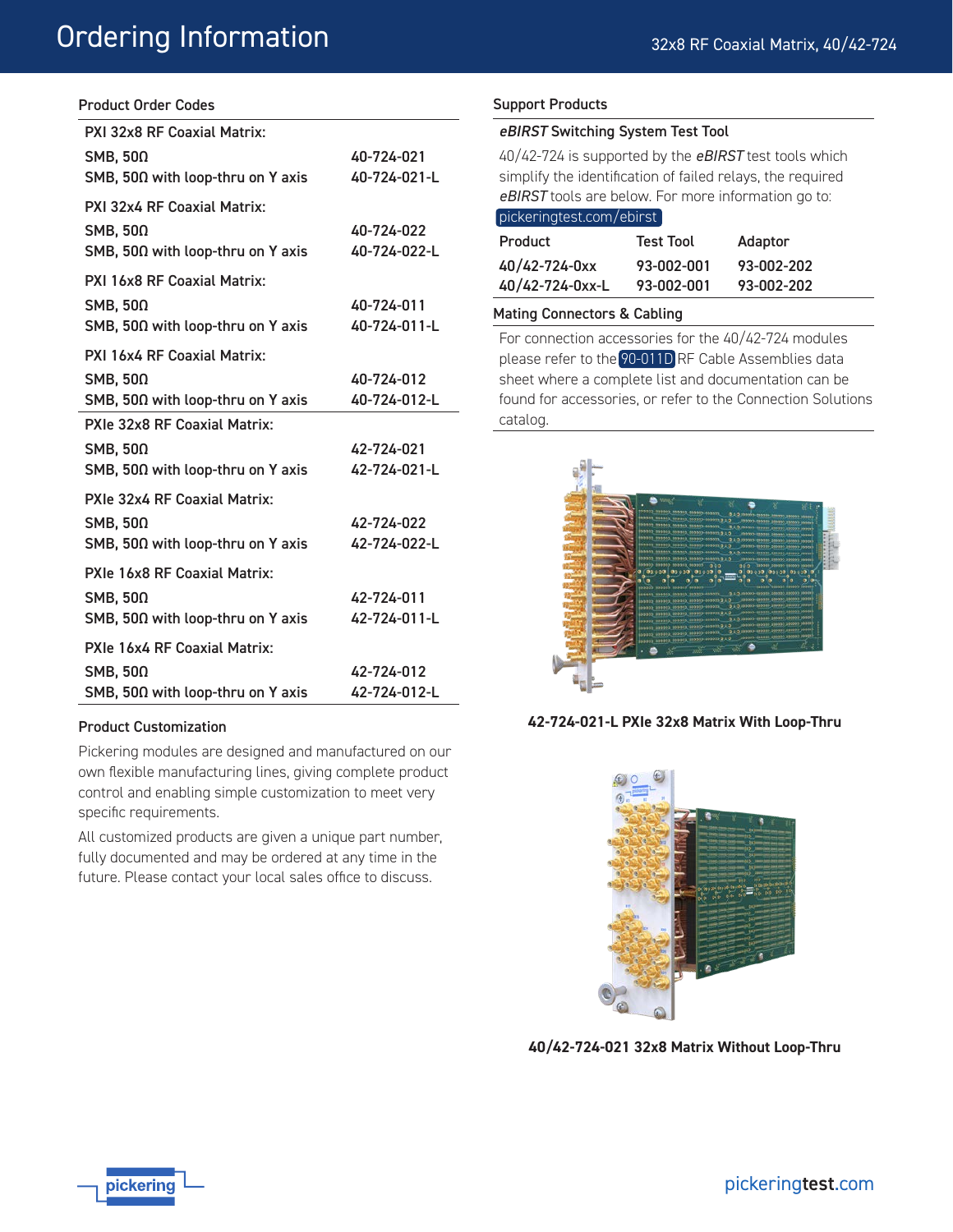# Supporting Products & Software

# Chassis Compatibility

The PXI versions of this module must be used in a suitable chassis. They are compatible with the following chassis types:

- All chassis conforming to the 3U PXI and 3U Compact PCI (cPCI) specification
- Legacy and Hybrid Peripheral slots in a 3U PXI Express (PXIe) chassis
- Pickering Interfaces LXI or LXI/USB Modular Chassis

The PXIe versions of this module are compatible with the following chassis types:

- All chassis conforming to the 3U PXIe specification
- PXIe and Hybrid Peripheral slots in a 3U PXI Express (PXIe) chassis

# Chassis Selection Guide

# Standard PXI or hybrid PXIe Chassis from any Vendor:

- Mix our 1000+ PXI switching & simulation modules with any vendor's PXI instrumentation
- Embedded or remote Windows PC control
- Real-time Operating System Support
- High data bandwidths, especially with PXI Express
- Integrated module timing and synchronization

# Pickering LXI or LXI/USB Modular Chassis—only accept our 1000+ PXI Switching & Simulation Modules:

- Ethernet or USB control enables remote operation
- Low-cost control from practically any controller
- LXI provides manual control via Web browsers
- Driverless software support
- Power sequencing immunity
- Ethernet provides chassis/controller voltage isolation
- Independence from Windows operating system

# Connectivity Solutions

We provide a full range of supporting cable and connector solutions for all our switching products—20 connector families with 1200+ products. We offer everything from simple mating connectors to complex cables assemblies and terminal blocks. All assemblies are manufactured by Pickering and are guaranteed to mechanically and electrically mate to our modules.





Connectors & Backshells Multiway Cable Assemblies RF Cable Assemblies Connector Blocks



**UCD** 



We also offer customized cabling and have a free online Cable Design Tool that can be used to create custom cable solutions for many applications. Visit: [pickeringtest.com/cdt](http://www.pickeringtest.com/cdt) to start your design.

## Mass Interconnect

We recommend the use of a mass interconnect solution when an Interchangeable Test Adapter (ITA) is required for a PXI or LXI based test system. Our modules are fully supported by both Virginia Panel and MacPanel.

# Pickering Reed Relays

We are the only switch provider with in-house reed relay manufacturing capability via our Relay Division. These instrument grade reed relays feature *SoftCenter*™ technology, ensuring long service life and repeatable contact performance. To learn more, please go to: [pickeringrelay.com](http://www.pickeringrelay.com)